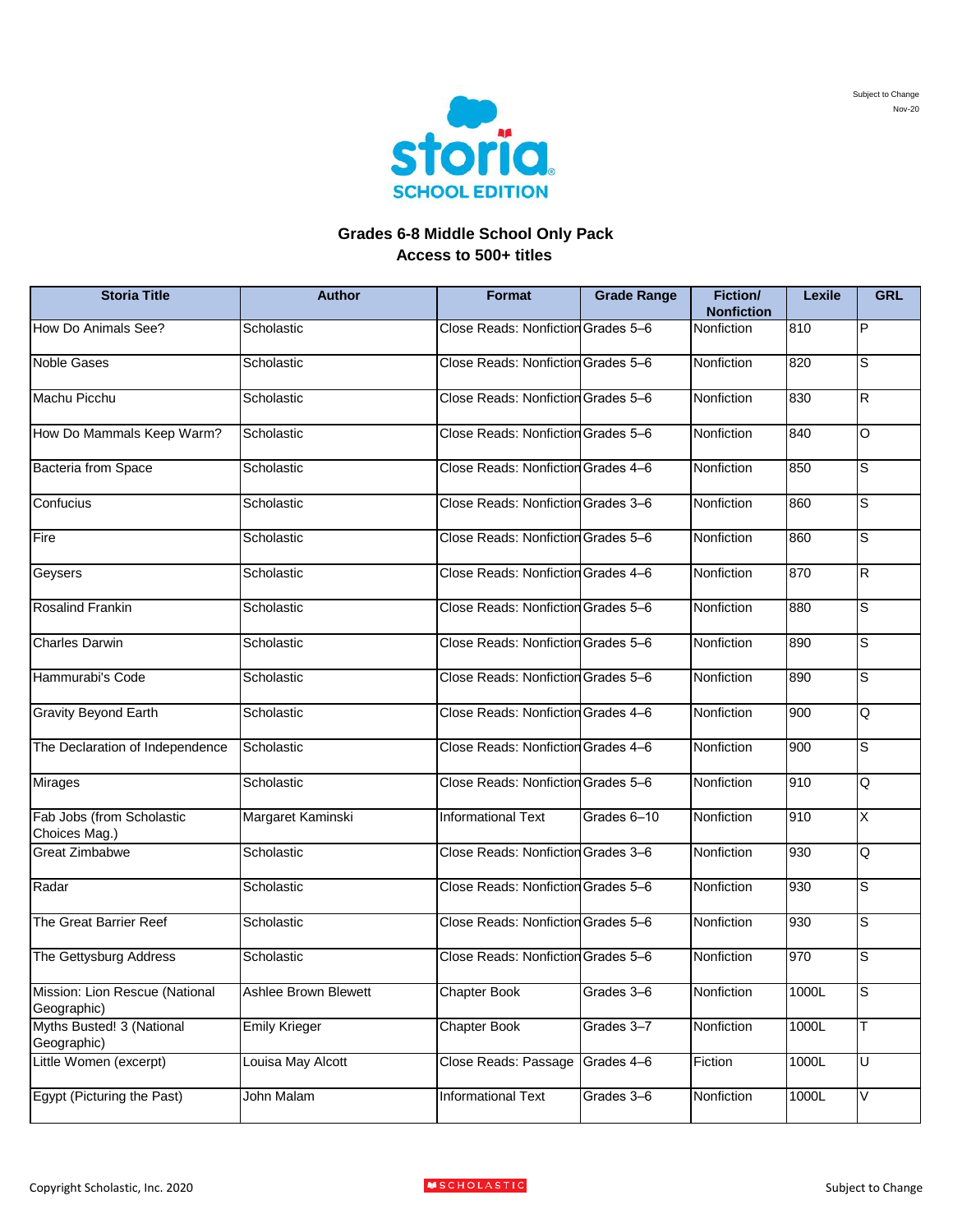| <b>Storia Title</b>                                               | <b>Author</b>              | Format                             | <b>Grade Range</b> | <b>Fiction/</b><br><b>Nonfiction</b> | Lexile | <b>GRL</b>              |
|-------------------------------------------------------------------|----------------------------|------------------------------------|--------------------|--------------------------------------|--------|-------------------------|
| The Nuclear Age (Cornerstones of Peter Benoit<br>Freedom)         |                            | Informational Text                 | Grades 4-7         | Nonfiction                           | 1000L  | W                       |
| The Underground Railroad<br>(Cornerstones of Freedom)             | Lucia Raatma               | <b>Informational Text</b>          | Grades 4-7         | Nonfiction                           | 1000L  | W                       |
| Ancient Aztecs (The Ancient<br>World)                             | Michael Burgan             | Informational Text                 | Grades 6-12        | Nonfiction                           | 1000L  | Υ                       |
| Weird But True Food (National<br>Geographic)                      | Julie Beer                 | Chapter Book                       | Grades 3-7         | Nonfiction                           | 1010L  | Q                       |
| Nuclear Accident (Emergency)                                      | Angela Royston             | <b>Informational Text</b>          | Grades 5-7         | Nonfiction                           | 1010L  | $\overline{\mathsf{R}}$ |
| Ebola (A True Book)                                               | Ann O. Squire              | <b>Informational Text</b>          | Grades 3-6         | Nonfiction                           | 1010L  | T                       |
| Look Around an Egyptian Tomb<br>(Virtual History Tours)           | <b>Liz Gogerly</b>         | <b>Informational Text</b>          | Grades 3-6         | Nonfiction                           | 1010L  | T                       |
| Spain (Enchantment of the World)                                  | Barbara A. Somervill       | <b>Informational Text</b>          | Grades 5-9         | Nonfiction                           | 1010L  | X                       |
| <b>Tech Titans (Profiles)</b>                                     | Carla Killough McClafferty | <b>Informational Text</b>          | Grades 4-7         | Nonfiction                           | 1010L  | X                       |
| Help!: A Teenage Survival Guide<br>(from Scholastic Choices Mag.) | Scholastic                 | <b>Informational Text</b>          | Grades 6-10        | Nonfiction                           | 1010L  | Υ                       |
| People's Republic of China<br>(Enchantment of the World)          | Wil Mara                   | <b>Informational Text</b>          | Grades 5-9         | Nonfiction                           | 1010L  | Y                       |
| Australia (Enchantment of the<br>World)                           | Jean F. Blashfield         | Informational Text                 | Grades 5-9         | Nonfiction                           | 1010L  | Z                       |
| Teens at War (Ten True Tales)                                     | Allan Zullo                | <b>Informational Text</b>          | Grades 4-8         | Nonfiction                           | 1010L  | Ζ                       |
| The Ganges River                                                  | Scholastic                 | Close Reads: Nonfiction Grades 5-6 |                    | Nonfiction                           | 1020L  | S                       |
| Look Around a Medieval Castle<br>(Virtual History Tours)          | <b>Clare Hibbert</b>       | <b>Informational Text</b>          | Grades 3-6         | Nonfiction                           | 1020L  | Т                       |
| Look Around a Roman Villa<br>(Virtual History Tours)              | Jane Bingham               | <b>Informational Text</b>          | Grades 3-6         | Nonfiction                           | 1020L  | T                       |
| National Geographic Ultimate<br>Explorer Field Guide: Rocks and   | Nancy Honovich             | Reference                          | Grades 5-7         | Nonfiction                           | 1020L  | W                       |
| #Obsessed with Fame (from<br>Scholastic Choices Mag.)             | Lauren F. Friedman         | Informational Text                 | Grades 6-10        | Nonfiction                           | 1020L  | Χ                       |
| Afghanistan (Enchantment of the<br>World)                         | Ruth Bjorklund             | <b>Informational Text</b>          | Grades 5-9         | Nonfiction                           | 1020L  | Y                       |
| Myths Busted! 2 (National<br>Geographic)                          | <b>Emily Krieger</b>       | Reference                          | Grades 4-7         | Nonfiction                           | 1030L  | U                       |
| Cleopatra (I Am)                                                  | <b>Grace Norwich</b>       | <b>Informational Text</b>          | Grades 3-6         | Nonfiction                           | 1030L  | V                       |
| Myths Busted! (National<br>Geographic)                            | <b>Emily Krieger</b>       | Informational Text                 | Grades 4-7         | Nonfiction                           | 1030L  | V                       |
| Rich and Poor in Ancient Rome                                     | <b>Richard Dargie</b>      | <b>Informational Text</b>          | Grades 3-6         | Nonfiction                           | 1030L  | V                       |
| 20,000 Leagues Under the Sea<br>(Scholastic Classics)             | Jules Verne                | Novel: Young Adult                 | Grades 5-12        | Fiction                              | 1030L  | Z+                      |
| Chemical Accident (Emergency)                                     | <b>Alex Woolf</b>          | <b>Informational Text</b>          | Grades 5-7         | Nonfiction                           | 1040L  | S                       |
| Helen Keller (I Am)                                               | Grace Norwich              | Informational Text                 | Grades 3-6         | Nonfiction                           | 1040L  | Т                       |
| Volcanoes! (Eyewitness Disaster)                                  | <b>Helen Dwyer</b>         | Informational Text                 | Grades 4-6         | Nonfiction                           | 1040L  | Т                       |
| Ultimate Reptileopedia (National<br>Geographic)                   | Christina Wilsdon          | Reference                          | Grades 4-6         | Nonfiction                           | 1040L  | $\overline{\mathsf{U}}$ |
| Let's Pretend This Never<br>Happened (Dear Dumb Diary)            | Jim Benton                 | Novel: Middle Grade                | Grades 4-6         | Fiction                              | 1040L  | V                       |

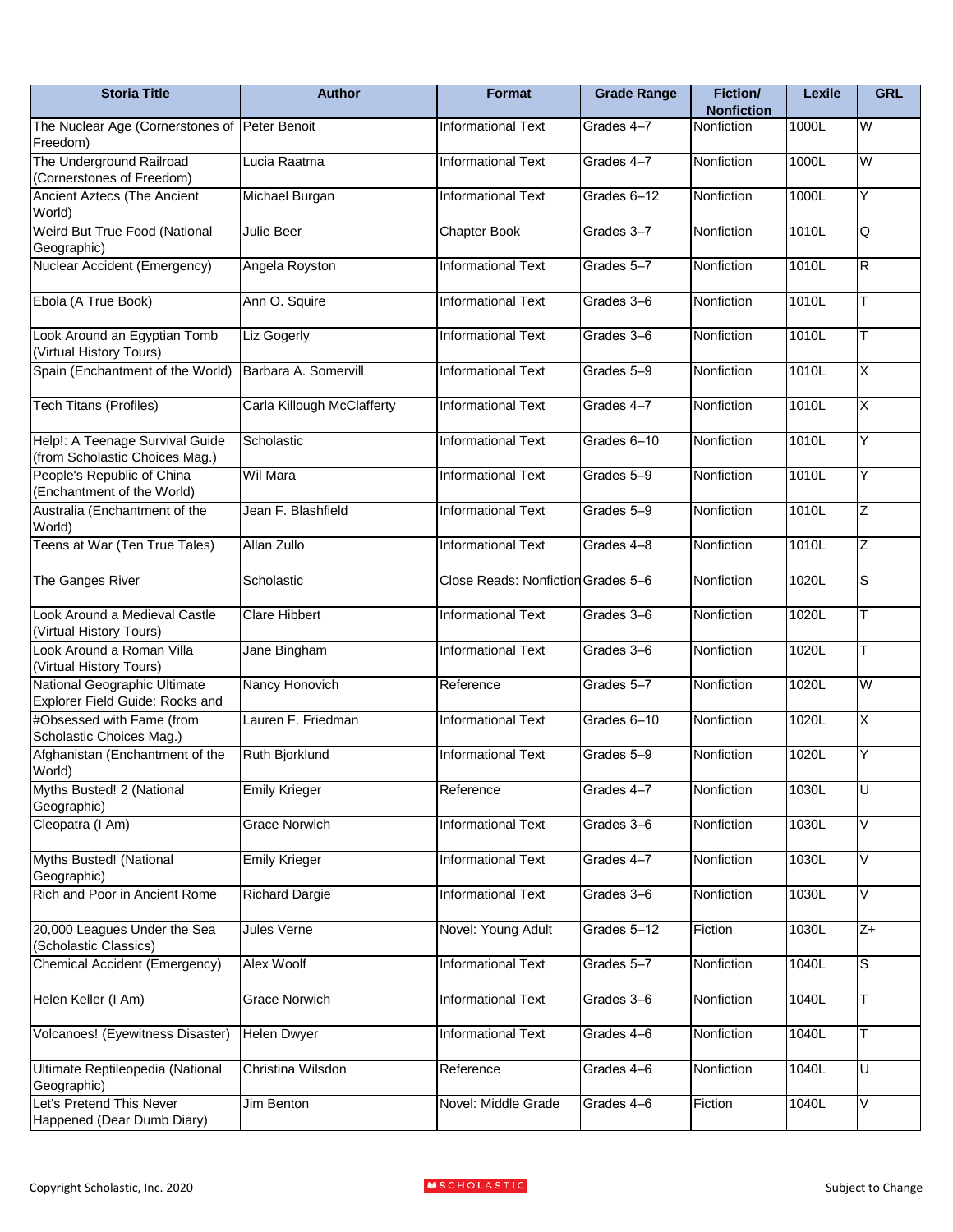| <b>Storia Title</b>                                                  | <b>Author</b>              | Format                    | <b>Grade Range</b> | <b>Fiction/</b><br><b>Nonfiction</b> | Lexile | <b>GRL</b>  |
|----------------------------------------------------------------------|----------------------------|---------------------------|--------------------|--------------------------------------|--------|-------------|
| Race Cars (Calling All Innovators)                                   | Josh Gregory               | <b>Informational Text</b> | Grades 6-8         | <b>Nonfiction</b>                    | 1040L  | V           |
| <b>Rich and Poor in Ancient</b><br>Mesopotamia                       | <b>Richard Dargie</b>      | <b>Informational Text</b> | Grades 3-6         | Nonfiction                           | 1040L  | V           |
| The Elements (Scholastic<br>Discover More)                           | Dan Green                  | Reference                 | Grades 4-6         | Nonfiction                           | 1040L  | V           |
| Greece (Picturing the Past)                                          | John Malam                 | <b>Informational Text</b> | Grades 3-6         | Nonfiction                           | 1040L  | W           |
| Rome (Picturing the Past)                                            | <b>Richard Dargie</b>      | <b>Informational Text</b> | Grades 3-6         | Nonfiction                           | 1040L  | W           |
| Ancient Maya (The Ancient World)                                     | Barbara A. Somervill       | <b>Informational Text</b> | Grades 6-12        | Nonfiction                           | 1040L  | Χ           |
| Canada (Enchantment of the<br>World)                                 | Liz Sonneborn              | <b>Informational Text</b> | Grades 5-9         | Nonfiction                           | 1040L  | Χ           |
| The Bahamas (Enchantment of<br>the World)                            | <b>Martin Hintz</b>        | <b>Informational Text</b> | Grades 5-9         | Nonfiction                           | 1040L  | Χ           |
| Ancient China (The Ancient World) Liz Sonneborn                      |                            | <b>Informational Text</b> | Grades 6-12        | Nonfiction                           | 1040L  | Y           |
| War Heroes: Voices from Iraq<br>(Ten True Tales)                     | Allan Zullo                | <b>Informational Text</b> | Grades 4-8         | Nonfiction                           | 1040L  | Y           |
| Everything World War I (National<br>Geographic)                      | Karen L. Kenney            | Reference                 | Grades 6-9         | Nonfiction                           | 1040L  | Ζ           |
| Tsunamis! (Eyewitness Disaster)                                      | <b>Helen Dwyer</b>         | Informational Text        | Grades 3-6         | Nonfiction                           | 1050L  | S           |
| Plane Crash (Emergency)                                              | Nicola Barber              | <b>Informational Text</b> | Grades 5-7         | Nonfiction                           | 1050L  | W           |
| The Call of the Wild (excerpt)                                       | Jack London                | Close Reads: Passage      | Grades 5-6         | Fiction                              | 1050L  | W           |
| Ancient Mesopotamia (The<br>Ancient World)                           | Allison Lassieur           | <b>Informational Text</b> | Grades 6-12        | Nonfiction                           | 1050L  | X           |
| Is It Bullying or Drama? (from<br>Scholastic Choices Mag.)           | Melissa Walker             | Informational Text        | Grades 6-10        | Nonfiction                           | 1050L  | Χ           |
| Ancient Inca (The Ancient World)                                     | Michael Burgan             | <b>Informational Text</b> | Grades 6-12        | Nonfiction                           | 1050L  | Υ           |
| India (Enchantment of the World)                                     | Don Nardo                  | Informational Text        | Grades 5-9         | Nonfiction                           | 1050L  | Z           |
| Iran (Enchantment of the World)                                      | Barbara A. Somervill       | <b>Informational Text</b> | Grades 5-9         | Nonfiction                           | 1050L  | Z           |
| Earthquakes! (Eyewitness<br>Disaster)                                | <b>Helen Dwyer</b>         | <b>Informational Text</b> | Grades 3-6         | Nonfiction                           | 1060L  | $\mathsf S$ |
| Bad Pets on the Loose! (Bad Pets) Allan Zullo                        |                            | Chapter Book              | Grades 4-6         | Nonfiction                           | 1060L  | T           |
| Karli Has Cancer (from Scholastic<br>Choices Mag.)                   | Karli Greene               | <b>Informational Text</b> | Grades 6-10        | Nonfiction                           | 1060L  | V           |
| Peace Warriors (Profiles)                                            | Andrea Davis Pinkney       | <b>Informational Text</b> | Grades 5-7         | Nonfiction                           | 1060L  | V           |
| The Girl's Book of Dreams                                            | <b>Mandy Archer</b>        | Reference                 | Grades 5-8         | Nonfiction                           | 1060L  | V           |
| Ancient & Medieval History<br>(Children's Reference)                 | <b>Arcturus Publishing</b> | Reference                 | Grades 4-6         | Nonfiction                           | 1060L  | W           |
| BFFs, Bullies, and Everything in<br>Between (from Scholastic Choices | Scholastic                 | Informational Text        | Grades 6-10        | Nonfiction                           | 1060L  | X           |
| Pakistan (Enchantment of the<br>World)                               | Liz Sonneborn              | Informational Text        | Grades 5-9         | Nonfiction                           | 1060L  | Υ           |
| Robotics (Calling All Innovators)                                    | Wil Mara                   | <b>Informational Text</b> | Grades 6-8         | Nonfiction                           | 1060L  | Υ           |
| Iraq (Enchantment of the World)                                      | Liz Sonneborn              | <b>Informational Text</b> | Grades 5-9         | Nonfiction                           | 1060L  | Ζ           |

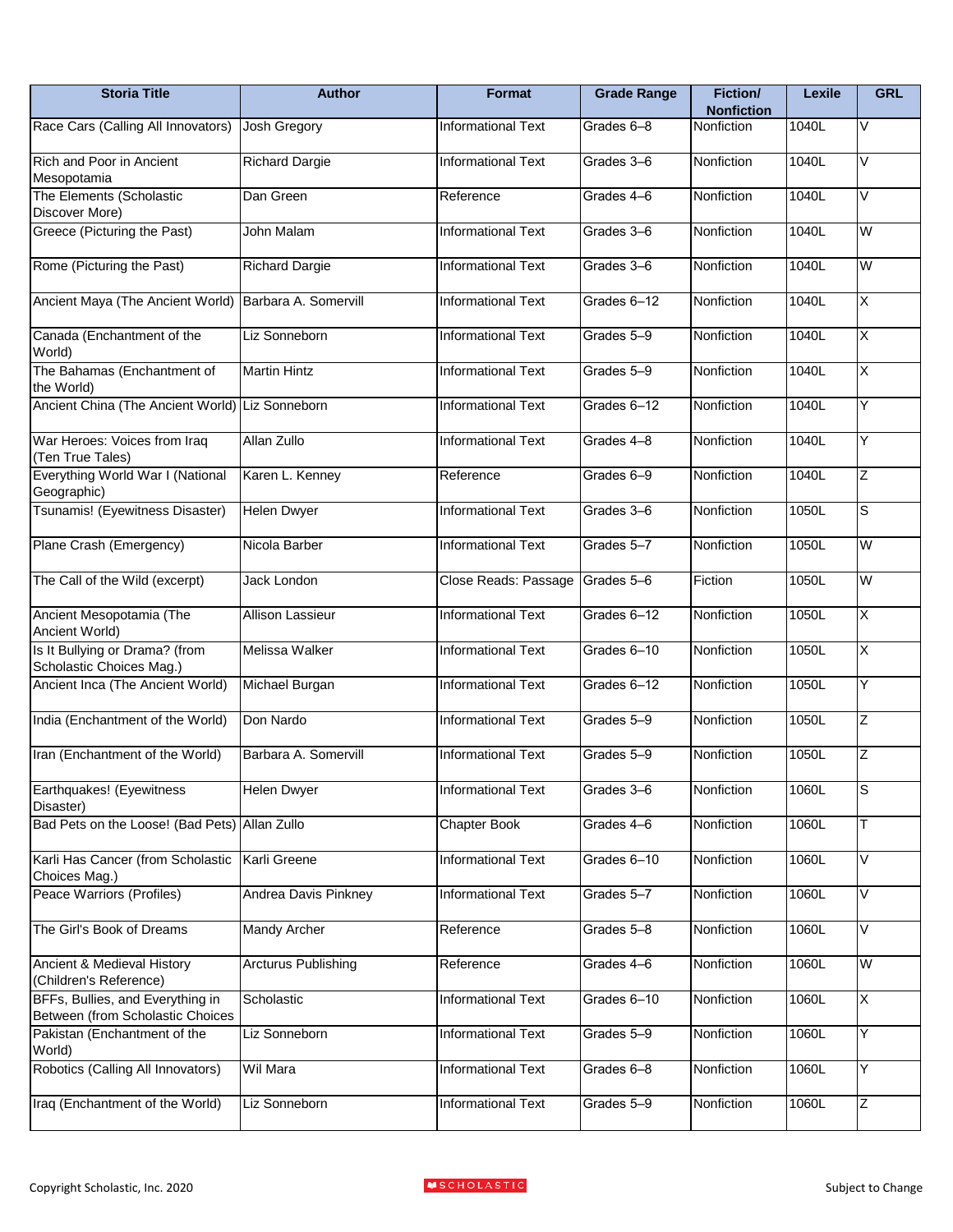| <b>Storia Title</b>                                            | <b>Author</b>                                       | <b>Format</b>                      | <b>Grade Range</b> | Fiction/<br><b>Nonfiction</b> | Lexile | <b>GRL</b>              |
|----------------------------------------------------------------|-----------------------------------------------------|------------------------------------|--------------------|-------------------------------|--------|-------------------------|
| Every Day on Earth                                             | Steve Murrie                                        | Reference                          | Grades 2-6         | <b>Nonfiction</b>             | 1070L  | T                       |
| Sustainable Cities (How Can We<br>Save Our World?)             | Angela Royston                                      | Informational Text                 | Grades 4-6         | Nonfiction                    | 1070L  | V                       |
| Ocean and Sea (Scholastic<br>Discover More)                    | <b>Steve Parker</b>                                 | Reference                          | Grades 4-6         | Nonfiction                    | 1070L  | V                       |
| War Spies (Profiles)                                           | Daniel Polansky                                     | <b>Informational Text</b>          | Grades 5-7         | Nonfiction                    | 1070L  | W                       |
| Science & Technology (Children's<br>Reference)                 | <b>Arcturus Publishing</b>                          | Reference                          | Grades 4-6         | Nonfiction                    | 1070L  | W                       |
| Ancient Greece (The Ancient<br>World)                          | Peter Benoit                                        | <b>Informational Text</b>          | Grades 6-12        | Nonfiction                    | 1070L  | Y                       |
| Russia (Enchantment of the<br>World)                           | <b>Nel Yomtov</b>                                   | <b>Informational Text</b>          | Grades 5-9         | Nonfiction                    | 1070L  | Y                       |
| We Fought Back: Teen Resisters<br>of the Holocaust             | Allan Zullo                                         | Chapter Book                       | Grades 5-9         | Nonfiction                    | 1070L  | Y                       |
| The Time Machine (Scholastic<br>Classics)                      | based on the work by H.G. Wells Novel: Middle Grade |                                    | Grades 5-8         | Fiction                       | 1070L  | Z                       |
| <b>World's Dumbest Crooks 2</b>                                | Allan Zullo                                         | <b>Informational Text</b>          | Grades 3-6         | Nonfiction                    | 1070L  | Z                       |
| Floods! (Eyewitness Disaster)                                  | <b>Helen Dwyer</b>                                  | <b>Informational Text</b>          | Grades 3-6         | Nonfiction                    | 1080L  | S                       |
| Look Around a Greek Temple<br>(Virtual History Tours)          | <b>Richard Dargie</b>                               | <b>Informational Text</b>          | Grades 3-6         | Nonfiction                    | 1080L  | T                       |
| Sustainable Transportation (How<br>Can We Save Our World?)     | <b>Cath Senker</b>                                  | <b>Informational Text</b>          | Grades 4-6         | Nonfiction                    | 1080L  | V                       |
| The Jungle Book (Scholastic<br>Classics)                       | Rudyard Kipling                                     | Novel: Middle Grade                | Grades 5-8         | Fiction                       | 1080L  | V                       |
| England (Enchantment of the<br>World)                          | Jean F. Blashfield                                  | <b>Informational Text</b>          | Grades 5-9         | Nonfiction                    | 1080L  | $\overline{\mathsf{X}}$ |
| Which One of Them Is the<br>Cyberbully? (from Scholastic       | <b>Kim Tranell</b>                                  | <b>Informational Text</b>          | Grades 6-10        | Nonfiction                    | 1080L  | Y                       |
| Emma (Scholastic Classics)                                     | Jane Austen                                         | Novel: Young Adult                 | Grades 6-12        | Fiction                       | 1080L  | Ζ                       |
| Mission: Polar Bear Rescue<br>(National Geographic)            | <b>Karen Seve</b>                                   | <b>Chapter Book</b>                | Grades 3-6         | Nonfiction                    | 1090L  | S                       |
| Sustainable Water Resources<br>(How Can We Save Our World?)    | Anne Rooney                                         | <b>Informational Text</b>          | Grades 4-6         | Nonfiction                    | 1090L  | V                       |
| Television (Calling All Innovators)                            | Steve Otfinoski                                     | Informational Text                 | Grades 6-8         | Nonfiction                    | 1090L  | Λ                       |
| The Vietnam War (Profiles)                                     | Daniel Polansky                                     | <b>Informational Text</b>          | Grades 5-7         | Nonfiction                    | 1090L  | X                       |
| Air Travel (Calling All Innovators)                            | Steven Otfinoski                                    | <b>Informational Text</b>          | Grades 6-8         | Nonfiction                    | 1090L  | Υ                       |
| Battle Heroes: Voices from<br>Afghanistan (Ten True Tales)     | Allan Zullo                                         | Chapter Book                       | Grades 4-8         | Nonfiction                    | 1090L  | Ζ                       |
| Friendfluence! (from Scholastic<br>Choices Mag.)               | <b>Kim Tranell</b>                                  | <b>Informational Text</b>          | Grades 6-10        | Nonfiction                    | 1090L  | Ζ                       |
| When Sleep Becomes a<br>Nightmare (from Scholastic             | <b>Matthew Hutson</b>                               | <b>Informational Text</b>          | Grades 6-10        | Nonfiction                    | 1090L  | Ζ                       |
| Sustainable Tourism (How Can<br>We Save Our World?)            | <b>Andrew Solway</b>                                | <b>Informational Text</b>          | Grades 4-6         | Nonfiction                    | 1100L  | Λ                       |
| Theseus and the Minotaur                                       | Scholastic                                          | Close Reads: Short Stol Grades 4-6 |                    | Fiction                       | 1100L  | V                       |
| Could You Save Your Friend's<br>Life? (from Scholastic Choices | Melissa Abramovitz                                  | <b>Informational Text</b>          | Grades 6-10        | Nonfiction                    | 1100L  | $\overline{\mathsf{x}}$ |
| FBI Heroes (Ten True Tales)                                    | Allan Zullo                                         | <b>Informational Text</b>          | Grades 4-8         | Nonfiction                    | 1100L  | Z                       |

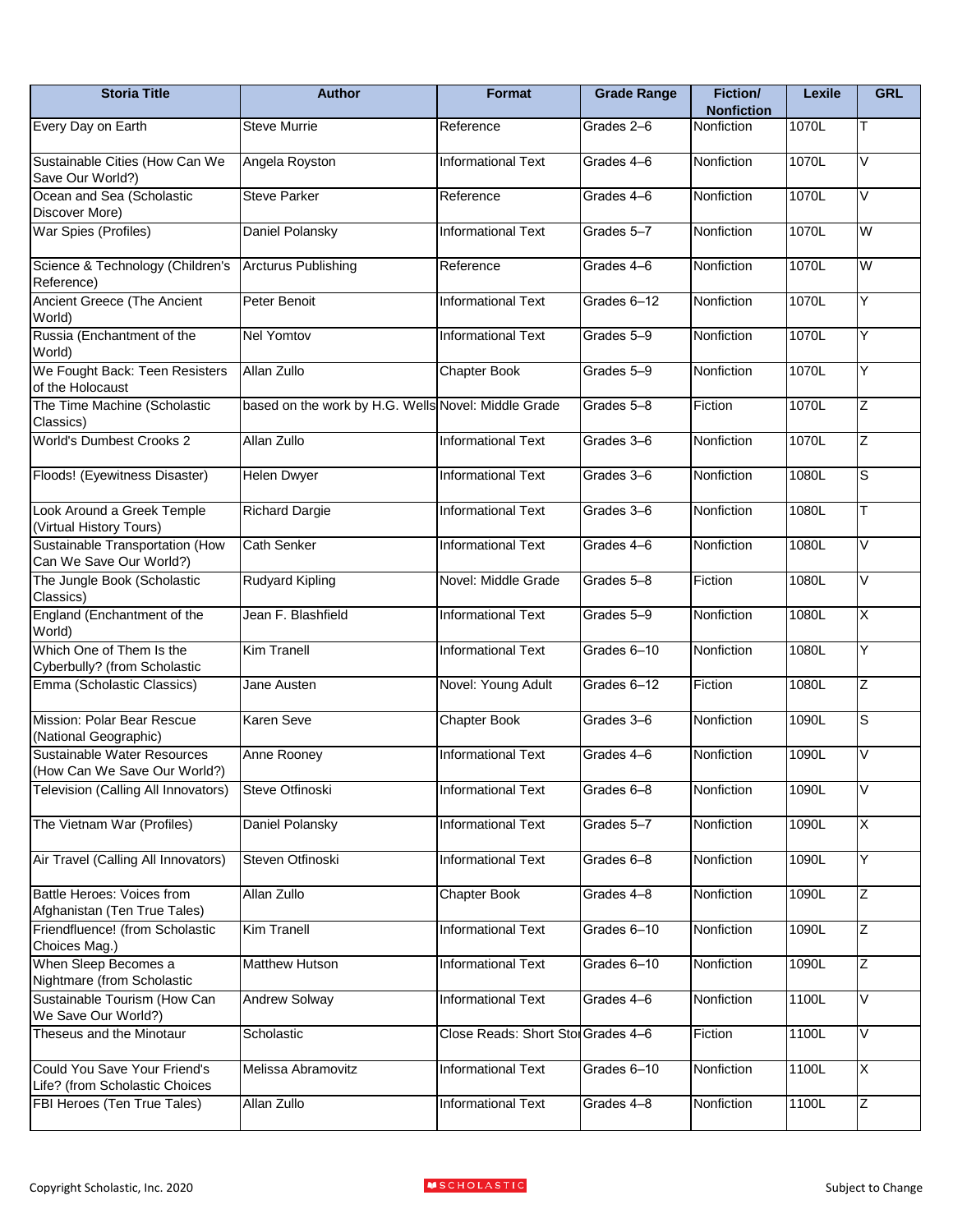| <b>Storia Title</b>                                              | <b>Author</b>             | Format                    | <b>Grade Range</b> | Fiction/<br><b>Nonfiction</b> | Lexile | <b>GRL</b>              |
|------------------------------------------------------------------|---------------------------|---------------------------|--------------------|-------------------------------|--------|-------------------------|
| Space Encyclopedia (National<br>Geographic)                      | David A. Aguilar          | Reference                 | Grades 2-6         | <b>Nonfiction</b>             | 1100L  | Ζ                       |
| Pride and Prejudice (Scholastic<br>Classics)                     | Jane Austen               | Novel: Young Adult        | Grades 6-12        | Fiction                       | 1100L  | $Z+$                    |
| Mission: Wolf Rescue (National<br>Geographic)                    | Kitson Jazynka            | Chapter Book              | Grades 3-6         | Nonfiction                    | 1110L  | $\overline{\mathsf{R}}$ |
| The Red-Headed League                                            | <b>Arthur Conan Doyle</b> | Close Reads: Passage      | Grades 5-6         | Fiction                       | 1110L  | U                       |
| Stubby the War Dog (National<br>Geographic)                      | Ann Bausum                | <b>Informational Text</b> | Grades 5-8         | Nonfiction                    | 1110L  | W                       |
| Ancient Egypt (The Ancient World) Nel Yomtov                     |                           | Informational Text        | Grades 6-12        | Nonfiction                    | 1110L  | Χ                       |
| Could You Be a Hero? (from<br>Scholastic Choices Mag.)           | Elizabeth Svoboda         | Informational Text        | Grades 6-10        | Nonfiction                    | 1110L  | $\overline{\mathsf{X}}$ |
| Wind, Solar, and Geothermal<br>Power (Calling All Innovators)    | Steve Otfinoski           | Informational Text        | Grades 6-8         | Nonfiction                    | 1110L  | X                       |
| Deep-Sea Exploration (Calling All<br>Innovators)                 | <b>Wil Mara</b>           | Reference                 | Grades 6-8         | Nonfiction                    | 1110L  | Υ                       |
| Playing Through the Pain (from<br>Scholastic Choices Mag.)       | <b>Kristin Lewis</b>      | Informational Text        | Grades 6-10        | Nonfiction                    | 1110L  | Υ                       |
| Ancient Rome (The Ancient World) Peter Benoit                    |                           | <b>Informational Text</b> | Grades 6-12        | Nonfiction                    | 1110L  | Z                       |
| Israel (Enchantment of the World)                                | Nel Yomtov                | <b>Informational Text</b> | Grades 5-9         | Nonfiction                    | 1110L  | Z                       |
| Roller Coasters (Calling All<br>Innovators)                      | Kevin Cunningham          | <b>Informational Text</b> | Grades 6-8         | Nonfiction                    | 1120L  | W                       |
| Sugar Shocker (from Scholastic<br>Choices Mag.)                  | Sally Kuzemchak           | <b>Informational Text</b> | Grades 6-10        | Nonfiction                    | 1120L  | X                       |
| The Dreaded Doctor's Visit (from<br>Scholastic Choices Mag.)     | Jamie Primeau             | Informational Text        | Grades 6-10        | Nonfiction                    | 1120L  | $\overline{\mathsf{x}}$ |
| E-Cigarettes: Can They Kill You<br>Too? (from Scholastic Choices | Jamie Primeau             | <b>Informational Text</b> | Grades 6-10        | Nonfiction                    | 1120L  | Y                       |
| The Call Of The Wild (Scholastic<br>Classics)                    | Jack London               | Novel: Middle Grade       | Grades 5-12        | Fiction                       | 1120L  | Y                       |
| Vietnam War Heroes (Ten True<br>Tales)                           | Allan Zullo               | Reference                 | Grades 5-8         | Nonfiction                    | 1120L  | Z                       |
| Apps of Hate? (from Scholastic<br>Choices Mag.)                  | Jane Porter               | <b>Informational Text</b> | Grades 6-10        | Nonfiction                    | 1120L  | Z                       |
| Good Teens Turned Drug Addicts<br>(from Scholastic Choices Mag.) | Elizabeth Larsen          | <b>Informational Text</b> | Grades 6-10        | Nonfiction                    | 1120L  | Ζ                       |
| Sustainable Energy (How Can We<br>Save Our World?)               | Angela Royston            | <b>Informational Text</b> | Grades 4-6         | Nonfiction                    | 1130L  | V                       |
| 10 Worst Foods for Teens (from<br>Scholastic Choices Mag.)       | <b>Rachel Morris</b>      | Informational Text        | Grades 6-10        | Nonfiction                    | 1130L  | W                       |
| Health and Medicine (Medieval<br>World)                          | Saviour Pirotta           | Informational Text        | Grades 3-6         | Nonfiction                    | 1130L  | W                       |
| Video Games (Calling All<br>Innovators)                          | Kevin Cunningham          | <b>Informational Text</b> | Grades 6-8         | Nonfiction                    | 1130L  | W                       |
| Walden (excerpt)                                                 | Henry David Thoreau       | Close Reads: Passage      | Grades 3-8         | Fiction                       | 1130L  | W                       |
| Internet Security (Calling All<br>Innovators)                    | <b>Nel Yomtov</b>         | Informational Text        | Grades 6-8         | Nonfiction                    | 1130L  | X                       |
| A Matter of Life or Death (from<br>Scholastic Choices Mag.)      | Scholastic                | Informational Text        | Grades 6-10        | Nonfiction                    | 1130L  | Z                       |
| Beat the Clock (from Scholastic                                  | Nicole C. Kear            | <b>Informational Text</b> | Grades 6-10        | Nonfiction                    | 1140L  | W                       |
| Choices Mag.)<br>Mush! Sled Dogs of the Iditarod                 | Joe Funk                  | Informational Text        | Grades 3-6         | Nonfiction                    | 1140L  | W                       |

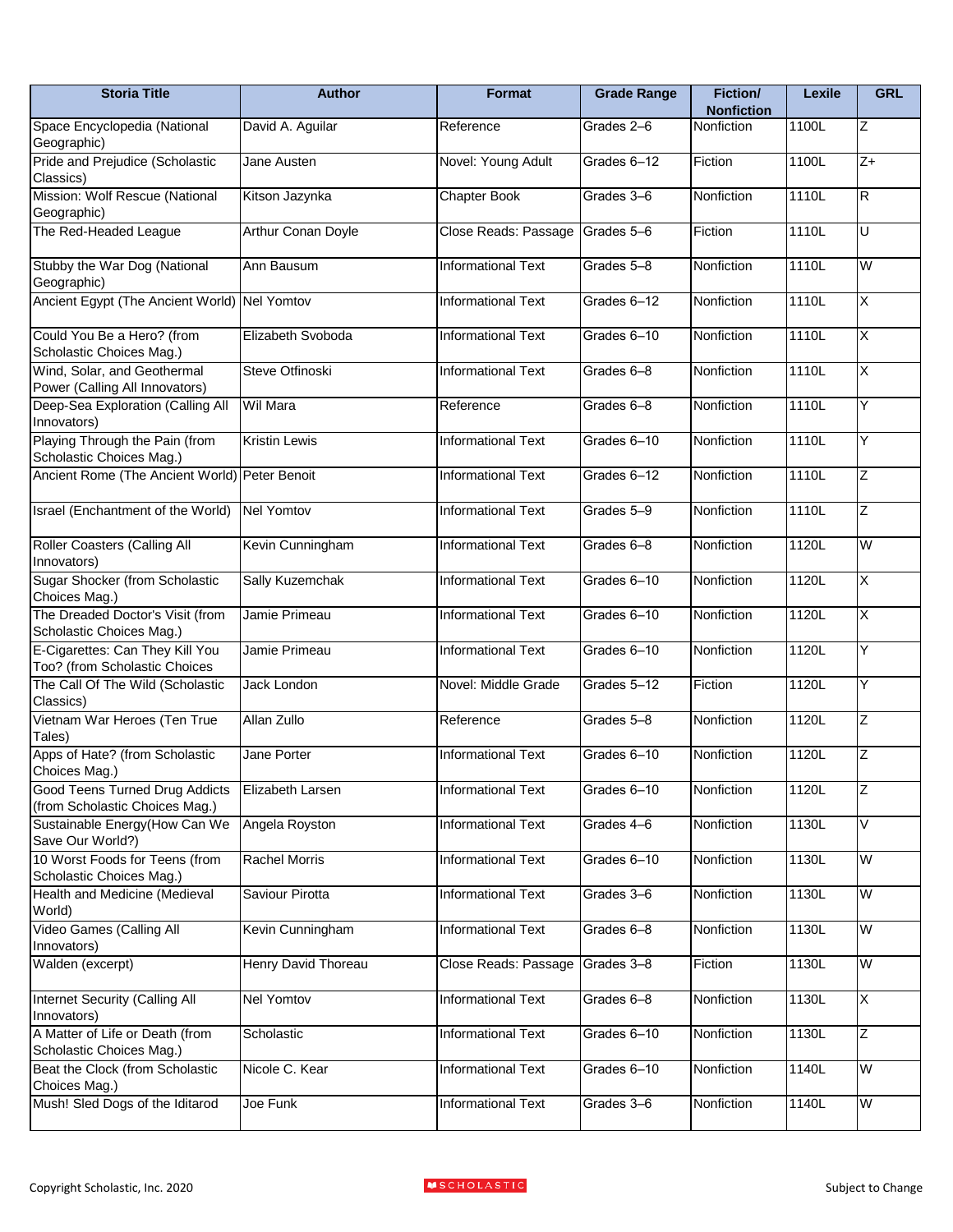| <b>Storia Title</b>                                              | <b>Author</b>                                       | Format                             | <b>Grade Range</b> | <b>Fiction/</b><br><b>Nonfiction</b> | Lexile | <b>GRL</b>              |
|------------------------------------------------------------------|-----------------------------------------------------|------------------------------------|--------------------|--------------------------------------|--------|-------------------------|
| Ancient India (The Ancient World)                                | <b>Allison Lassieur</b>                             | <b>Informational Text</b>          | Grades 6-12        | Nonfiction                           | 1140L  | $\overline{\mathsf{x}}$ |
| Dangerously Strong (from<br>Scholastic Choices Mag.)             | Elizabeth Foy Larsen                                | <b>Informational Text</b>          | Grades 6-10        | Nonfiction                           | 1140L  | Z                       |
| Knights and Chivalry (Medieval<br>World)                         | Kathy Elgin                                         | <b>Informational Text</b>          | Grades 3-6         | Nonfiction                           | 1150L  | W                       |
| Apps (Calling All Innovators)                                    | Josh Gregory                                        | Informational Text                 | Grades 6-8         | Nonfiction                           | 1150L  | Υ                       |
| Sustainable Farming (How Can<br>We Save Our World?)              | <b>Carol Ballard</b>                                | Informational Text                 | Grades 4-6         | Nonfiction                           | 1160L  | V                       |
| <b>Computer Graphics (Calling All</b><br>Innovators)             | Kevin Cunningham                                    | <b>Informational Text</b>          | Grades 6-8         | Nonfiction                           | 1170L  | W                       |
| Animation (Calling All Innovators)                               | Josh Gregory                                        | <b>Informational Text</b>          | Grades 6-8         | Nonfiction                           | 1170L  | Υ                       |
| John F. Kennedy (I Am)                                           | <b>Grace Norwich</b>                                | <b>Informational Text</b>          | Grades 3-6         | Nonfiction                           | 1180L  | T                       |
| Sense and Sensibility (Scholastic<br>Classics)                   | Jane Austen                                         | Novel: Young Adult                 | Grades 6-12        | Fiction                              | 1180L  | Ζ                       |
| Gulliver's Travels (excerpt)                                     | Jonathan Swift                                      | Close Reads: Passage               | Grades 5-6         | Fiction                              | 1200L  | $\overline{\mathsf{x}}$ |
| 10 Foods Every Teen Should Eat<br>(from Scholastic Choices Mag.) | Scholastic                                          | Informational Text                 | Grades 6-10        | Nonfiction                           | 1210L  | $\overline{\mathsf{x}}$ |
| Robin Hood                                                       | <b>Howard Pyle</b>                                  | Close Reads: Short Stol Grades 3-8 |                    | Fiction                              | 1220L  | Χ                       |
| The Danger Lurking in Just One<br>Drink (from Scholastic Choices | Jeannie Ralston                                     | <b>Informational Text</b>          | Grades 6-10        | Nonfiction                           | 1240L  | Ζ                       |
| The Wind in the Willows                                          | based on the work by Kenneth G Close Reads: Passage |                                    | Grades 4-6         | Fiction                              | 1260L  | V                       |
| Crisis in the Cafeteria (from<br>Scholastic Choices Mag.)        | Elizabeth Larsen                                    | <b>Informational Text</b>          | Grades 6-10        | Nonfiction                           | 1280L  | X                       |
| Magic School Bus Falls From the<br>Nest (MSB Phonics)            | Quinlan B. Lee                                      | <b>Early Reader</b>                | PreK-Grade 2       | Fiction                              | 230L   | G                       |
| Magic School Bus Flies to the<br>Moon (MSB Phonics)              | Quinlan B. Lee                                      | <b>Early Reader</b>                | PreK-Grade 2       | Fiction                              | 340L   | F                       |
| Revenge of the Lawn Gnomes<br>(Classic Goosebumps)               | R.L. Stine                                          | Novel: Middle Grade                | Grades 3-7         | Fiction                              | 410L   | T                       |
| Creep From the Deep<br>(Goosebumps)                              | R.L. Stine                                          | Novel: Middle Grade                | Grades 5-8         | Fiction                              | 430L   | Τ                       |
| 3 Thrillers from Poe (abridged)                                  | based on the work by Edgar Allar Chapter Book       |                                    | Grades 3-9         | Fiction                              | 450L   |                         |
| Revenge of the Living Dummy<br>(Goosebumps)                      | R.L. Stine                                          | Novel: Middle Grade                | Grades 5-8         | Fiction                              | 450L   | Τ                       |
| One Day at Horrorland (Classic<br>Goosebumps)                    | R.L. Stine                                          | Novel: Middle Grade                | Grades 3-7         | Fiction                              | 490L   | Т                       |
| Frankenstein (Timeless Classics)                                 | based on the work by Mary Shell Chapter Book        |                                    | Grades 5-12        | Fiction                              | 510L   | W                       |
| Spell Robbers (The Quantum<br>League)                            | Matthew J. Kirby                                    | Novel: Middle Grade                | Grades 5-8         | Fiction                              | 540L   | U                       |
| <b>African Proverbs and Riddles</b>                              | Scholastic                                          | Close Reads: Poem                  | Grades 4-6         | Fiction                              | 550L   | U                       |
| The Honest Truth                                                 | Dan Gemeinhart                                      | Novel: Middle Grade                | Grades 5-8         | Fiction                              | 550L   | W                       |
| Unstoppable Octobia May                                          | Sharon G. Flake                                     | Novel: Middle Grade                | Grades 4-6         | Fiction                              | 550L   | W                       |
| Double Team (STAT)                                               | Amar'e Stoudemire                                   | Novel: Middle Grade                | Grades 3-6         | Fiction                              | 560L   | S                       |
| Return of the Mummy (Classic<br>Goosebumps)                      | R.L. Stine                                          | Novel: Middle Grade                | Grades 3-7         | Fiction                              | 560L   | Т                       |